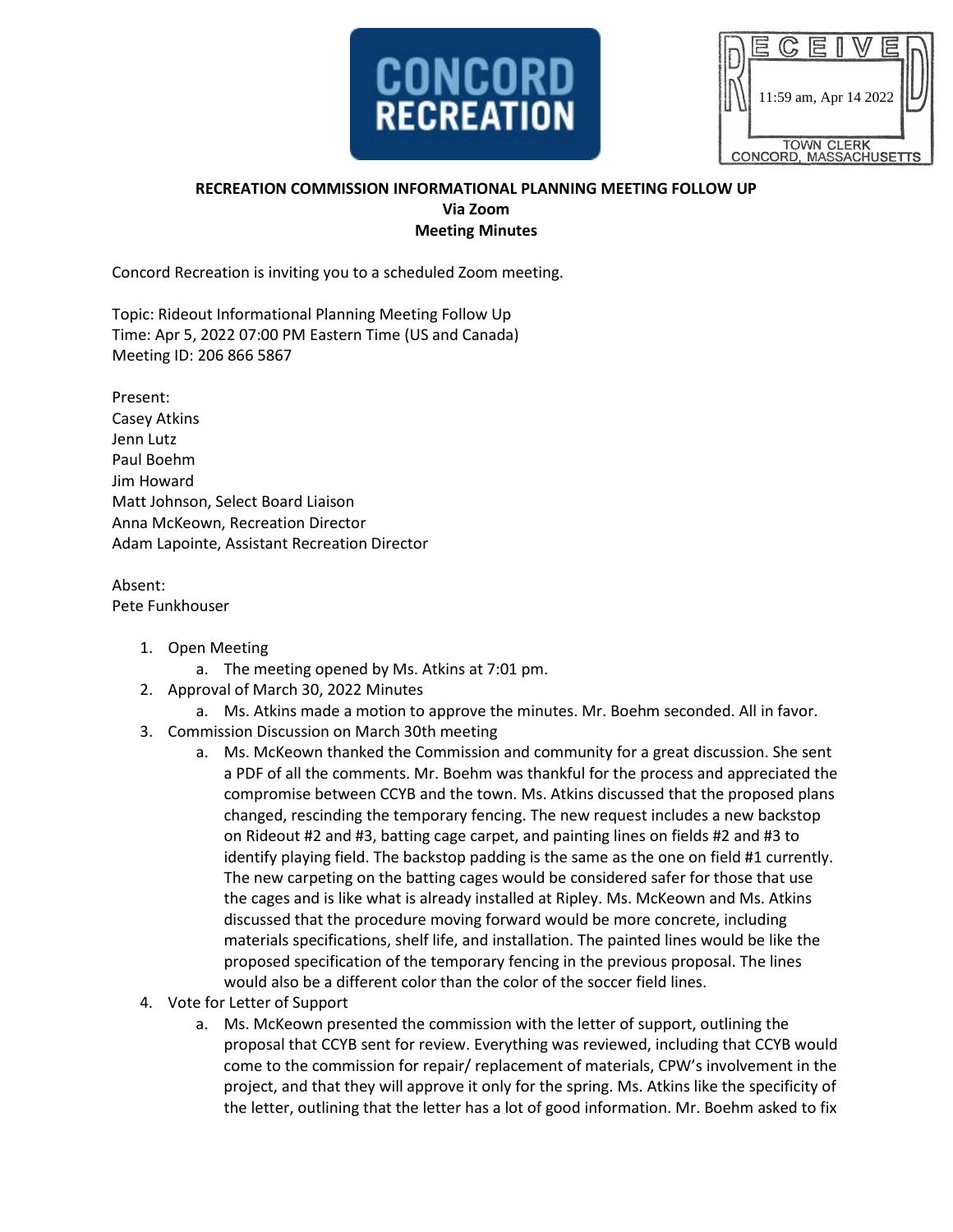

a lining ambiguity issue, which Ms. McKeown noted. Ms. Lutz asked about continued maintenance of the padding. Ms. McKeown mentioned there typically is no maintenance of the padding. Ms. Atkins asked Mr. Johnson about conditions on shelf life of products. Mr. Johnson mentioned that there was no need for specific language for this, but there are some other cases that there is a need or a precedent for it. Ms. McKeown mentioned that there is not any precedent as of now. Mr. Boehm asked about field lining application, and that if CPW is aware of the understanding that lining is done on a regular basis. Ms. McKeown mentioned that there is regular lining throughout the season, and CPW will have no problem lining the fields. Ms. Atkins stated that she was fine with April-June as the timeframe for the lining for baseball. Mr. Boehm asked if there were other organized groups that used the fields. Ms. McKeown said there was not. Ms. Atkins mentioned that if there was any need to do anything else if the commission wanted to extend the lining. Ms. McKeown said it shouldn't need another meeting, just a commission meeting. Mr. Johnson found information on the backstop on field #1 from a Select Board meeting, and that the process was like what was done then. Ms. McKeown asked if the commission should include the gift amount in the support letter. Mr. Johnson said it didn't need to be. Ms. McKeown mentioned that they should include the approval of the support letter in the letter itself. Ms. Atkins mentioned adding something about the Administrative Code to the letter of support. Mr. Boehm made a motion to send the letter of support to CCYBS, Mr. Howard seconded the motion. All in favor.

- 5. Public Input
	- a. Mr. Boehm prepared a presentation on safety at Rideout with baseball. His biggest points the location of field #2 can be a safety issue on the playground and the left side of the field. He mentioned that older kids do use this field, and that it could cause a large concern of the ball going into the playground or hit someone even on the third base line. He mentioned he did not have any solutions but wanted to bring this to CCYB's attention. Ms. Atkins mentioned that we needed to look at the safety zones for the field. She also mentioned that the commission should ask about protocols for safety in this area. Ms. McKeown mentioned that we could request CPW to move the picnic tables that may be in concern. She also mentioned that there are firms out there that evaluate safety in the parks and fields, and that we should include these audits in our strategic plan. Ms. Lutz asked who schedules the games, and that it may make sense to put the younger kids on this field until safety measures are in place. Ms. McKeown mentioned that Recreation just permits the fields and have nothing to do with scheduling the fields themselves. Mr. Boehm also mentioned that sometimes the umpires tell people to move out of the way at that field. Ms. Atkins also suggested that maybe there should be a sign mentioning that there could be a caution sign. Mr. Boehm asked if flags on the field would need approval by the town. Ms. Atkins mentioned that CCYB was looking at other long-term options, and that nothing should be voted on tonight. Mr. Howard mentioned that there needs to be something more robust on that field other than the flags. He mentioned that the fencing on the left field side may need to be extended or a line needs to be painted. Ms. Atkins said that we can act in the short term by getting CCYB's protocols and procedures on safety before looking at other fencing ideas. Mr. Boehm suggested that CCYB makes sure that there is an adult to